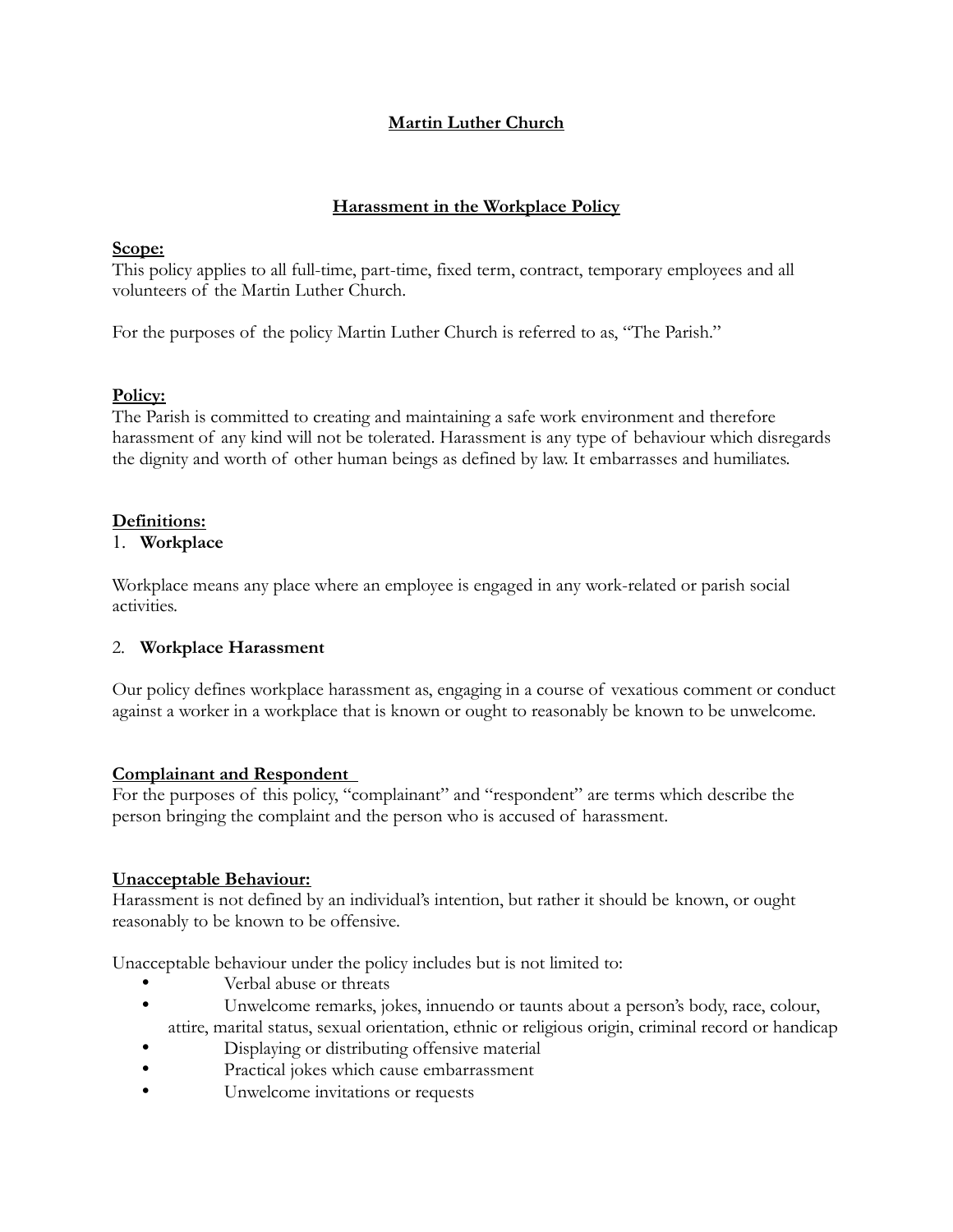- Leering or other inappropriate gestures
- Inappropriate physical contact.

### **Compliance**

Compliance with this policy is mandatory and this policy is in accordance with all existing legislation and other policies and initiatives of the parish. Infractions of this policy will be considered to be misconduct and appropriate discipline will be imposed up to and including termination for cause.

# **Training**

Harassment prevention training shall be offered to all supervisors and all employees. This training will include; a review of the policy and procedures. As required, training may include workplace harassment prevention strategies and complaint resolution.

# Procedures:

- 1. If you believe that you are a victim of workplace harassment the next step is to immediately inform the person that you are not comfortable with their comments/ language/ actions and inform them to stop immediately
- 2. Report any incident to your Supervisor, Church Council Members or the Pastor. All reports will be taken seriously and investigated as appropriate.
- 3. If asking the person to stop immediately does not solve the issue you should contact your supervisor who will work with the two parties to bring about an appropriate solution. All conversations are to be kept confidential.

# **If a solution is not found after step 3.**

- 4. If the situation has not gained clarity and has not come to a completion, the Church Council Members will become involved with the situation in consultation with the Pastor. They will examine the allegations, advise the respondent of the proceedings and request the respondent to respond to the allegations. They will then determine the most appropriate manner of dealing with the harassment, if in their opinion the allegations are founded. This may include obtaining an apology of the respondent, and suggesting counseling and/or education for the respondent. If it is determined that, in their opinion, no harassment has taken place, the confidentiality of all parties should be maintained.
- 5. Should the allegation involve the Pastor or a Council Member, then an Independent Investigator may be appointed in consultation with the Bishop or the Bishop's representative.
- 6. Discipline may be imposed.
- 7. The decision of the parish Council will be final.

#### **False Allegations**

If it is determined that a complaint was deliberately made for frivolous or vindictive reasons, the employee making the allegation may be subject to discipline. This does not apply to complaints made in good faith but which are not proven.